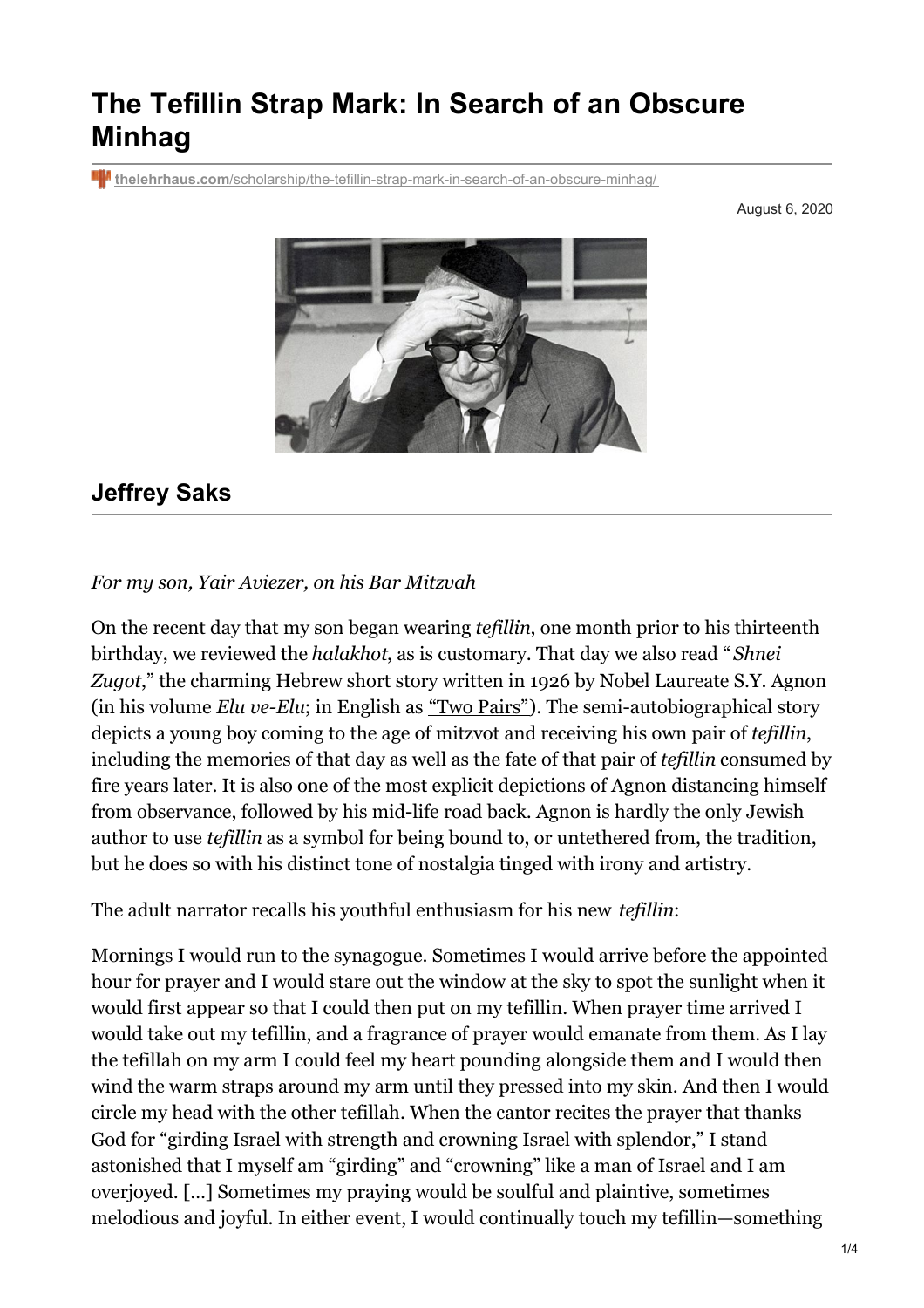like a shepherd making music out in the field who periodically remembers his charges and looks around to see if any of them have wandered off—until I completed my praying, removed my tefillin, and saw pressed in my arm's flesh the remaining evidence of the straps ("Two Pairs," 78-79).

Sitting with my son that morning, I hoped these would be sentiments which would bind themselves to his heart and mind as he began what we expect will be a lifelong relationship with this precious mitzvah. I also pointed out a special connection with Agnon's story. The author always claimed to have been born in his Galician hometown of Buczacz on Tisha B'Av 1888, which fell out on August 8 of that year (the numerically lyrical 8/8/88). This is not actually true, but it is part of the mythologizing of his own biography that he conducted throughout his literary career. In fact, the Ninth of Av did not occur on 8/8/88, and, in fact, we now know that he was born a year earlier, on 18 Av 1887. That means that young Shmuel Yosef Czaczkes (Agnon being a pen name) became a bar mitvzah on *Parashat Ekev* 1900―exactly 120 years before my own son, who will read from the Torah this coming Shabbat.

What aroused my son's curiosity while reading the story was a particular line that I must confess had been lost on me, despite the very many times I had read and taught this story. The narrator continues: "I wouldn't eat or drink until the indentations on my arm had completely disappeared." With the fresh *tefillin* marks still on his own arm from his initial wrapping, and with thoughts of breakfast in mind, he asked if this was the actual halakhah. No, I replied, it is certainly not normative practice, nor is it a custom I had ever encountered or heard of (outside this story).

Perusal of the usual halakhic codes and guides to *minhagim* resulted in a dead end. Was this just an idea the author invented to add some color to his story? That would be possible, but highly unlikely. Although a writer of fiction, Agnon very carefully documented religious life as depicted in his works, particularly nineteenth-century Galicia and early-twentieth-century life in *Eretz Yisrael*. His use of halakhic sources and portrayal of the lived *minhagim* has itself been analyzed by some as a type of "literary-halakhic" literature. I could not believe that his recording of this unfamiliar practice was not authentic, although I failed to find a source.

Turning to the brain trust of friends and teachers, I became aware of two other [mentions](https://he.wikipedia.org/wiki/%D7%90%D7%91%D7%A8%D7%94%D7%9D_%D7%99%D7%A2%D7%A7%D7%91_%D7%91%D7%A8%D7%95%D7%A8) of this obscure practice. The hive [mind](https://www.facebook.com/groups/323123571656113/) pointed me to the memoirs of Dr. Avraham Yaakov Brawer, *Zikhronot Av u-Veno* (*Mossad ha-Rav Kook*, 1966). Brawer (1884-1975) was born in Stryj, near Lvov. He was a rav and academic with specialties in history and geography, and had a distinguished career as an educator in Jerusalem after his arrival in 1911. (From middle age onward, he and Agnon maintained a warm friendship.) In a chapter of his memoir recalling his youth in *kheyder*, he writes:

I was careful to be "crowned" with tefillin for at least an hour a day. Some of the boys would not eat as long as the impression of the tefillin strap was still visible on their arms. It is possible this custom is recorded somewhere in some book; I have not found it in writing  $(241)$ .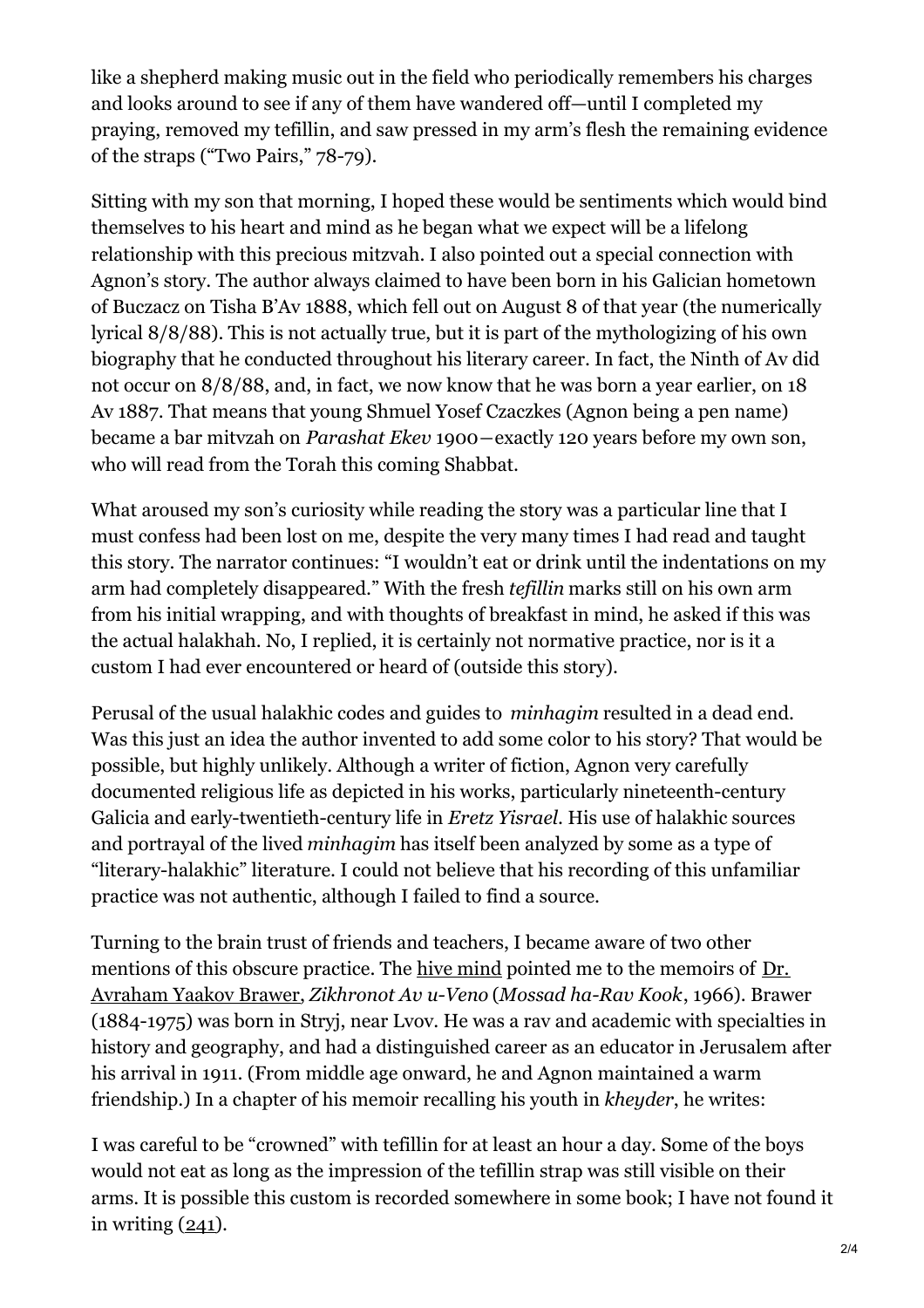On the one hand, I was comforted to be in the company of such a noteworthy scholar—if Brawer knew of no source, then my own inability to find one might be forgiven. At the same time, here was a second anecdote, which, as everyone knows, is often itself considered data.

Rabbi J. David Bleich, despite his encyclopedic knowledge of, well, just about everything, similarly knew of no halakhic source, but drew my attention to a novel by Soma [Morgenstern](https://en.wikipedia.org/wiki/Soma_Morgenstern) (1890-1976). Morgenstern, a novelist, critic, journalist, and close friend of the more famous writer Joseph Roth, was born in Budaniv, in the Ternopol district (today part of western Ukraine). In his novel, *The Son of the [Lost](https://amzn.to/39CafUw) Son* (JPS, 1946; trans. from German by J. Leftwich and P. Gross), we encounter the protagonist, Velvel, standing at morning prayer. Morgenstern compares the leather straps to a horse's reins. This is no sacrilege; Velvel, girded in his *tefillin*, is described as "God's steed, harnessed for prayer." Upon completing his prayers, he enters the farmhouse kitchen.

On the table stood jugs and little jugs, cups and saucers, coffee, milk, cream, butter, eggs, rye bread, rolls of rye flour with buttermilk and poppyseed, and rolls of white flour with whipped white of egg. There was honey cake and a big bottle of brandy. Velvel sat motionless for a while. He was still far away from the mundane world, no longer a worshipper, but not yet an eater. The awe of the prayers had given him an appetite, but he still held back. For though the law does not prohibit it, the really pious man shrinks from taking food as long as the marks of the phylactery straps are still visible on his left arm. Then he took a little brandy, sipping it slowly, poured coffee and milk and cream into a cup, added sugar, stirred it, and hardly noticed how his thoughts, unguarded by his will, moved aimlessly [...]. Velvel sighed a deep sigh of forced relief and turned back to the breakfast table. There were no longer any marks of the phylactery straps on his left arm. He could now take his breakfast. He helped himself, with the calm, slow, heavy movements of a peasant, yet generously, like a rich landowner (11).

So here we have three records of our mysterious *minhag*. Morgenstern makes clear what we may have understood intuitively from Agnon and Brawer: this is not a strict law but a mark of piety. Two of the records, Agnon and Brawer, depict the practice among young boys around the age of bar mitzvah and initiation into the practice of wearing *tefillin*. Morgenstern's protagonist is an adult, and the story is set in 1924, but Velvel would have become a bar mitzvah at around the same time as those in the other sources. Only Agnon mentions neither drinking nor eating; the others seem to limit the practice only to food, and, in fact, Velvel takes a little brandy and coffee while he awaits the fading of the strap marks which will enable him to eat.